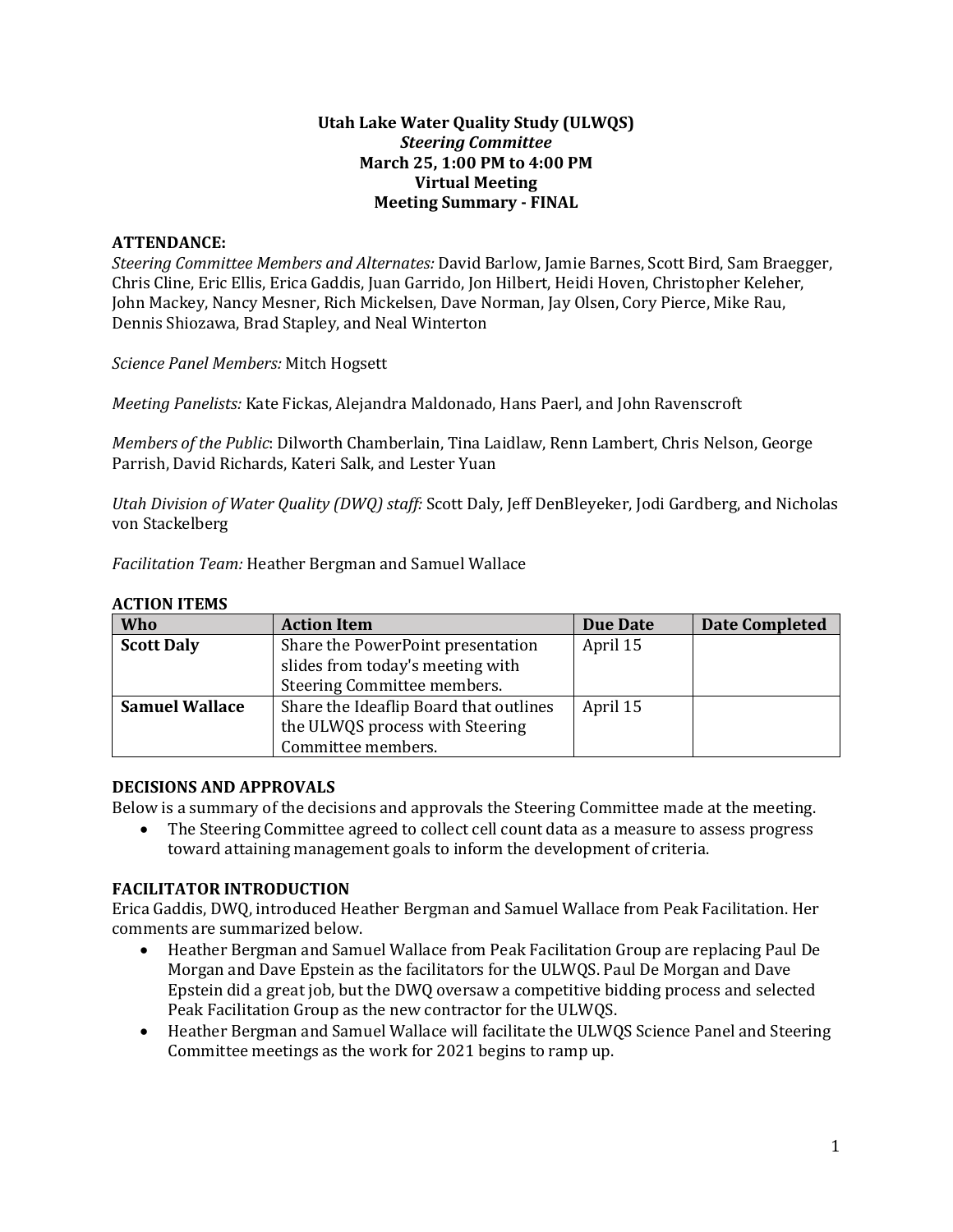# **GROUND RULES AND PROCESS COMMITMENTS OVERVIEW**

Heather Bergman, Peak Facilitation Group, gave an overview of the Steering Committee ground rules and process commitments. The ground rules and process commitments of the Steering Committee are listed below.

- The Steering Committee process commitments are:
	- o Seek to learn and understand each other's perspective
	- o Encourage respectful, candid, and constructive discussions
	- o Seek to resolve differences and reach consensus
	- o As appropriate, discuss topics together rather than in isolation
	- o Make every effort to avoid surprises
- The Steering Committee ground rules are:
	- o Focus on the task at hand
	- o Have one person speaking at a time
	- o Allow for a balance of speaking time by providing succinct statements and questions
	- o Listen with respect

#### **UTAH LAKE PROCESS PRESENTATION**

Erica Gaddis, DWQ, presented on the Utah Lake process and how the current Steering Committee activities fit into the process. Her comments are summarized below.

- Heather Bergman met with Steering Committee and Science Panel members before the meeting to discuss where there is room for improvement in the ULWQS process. A recurring comment from Steering Committee members was that they had lost track of the Utah Lake process.
- The Utah Lake numeric nutrient criteria process began in 2016. The goal of the process is to develop numeric nutrient and phosphorus criteria that protect the Lake's designated beneficial uses: recreation, aquatic life, and agriculture.
- Phase one of the ULWQS occurred from 2015 to 2018. Phase one involved gathering and characterizing available data.
- In 2018, phase two of the ULWOS began. The purpose of phase two is to develop numeric criteria for nitrogen and phosphorus. Phase two was supposed to be completed in 2021; the expectation at this time is that phase two will be completed in 2022.
- Phase three of the ULWQS will begin in 2021. Phase three will involve implementation planning. During implementation planning, partners will consider the economics and feasibility of implementing the nutrient criteria.
- DWQ remains committed to not implement the new nutrient criteria for publicly owned treatment work (POTW) permits until 2030.
- Once the Steering Committee finishes their work, they will submit their nutrient criteria recommendation and implementation plan to the Utah Lake Commission for approval. The Utah Lake Commission will then submit it to the Utah Water Quality Board for their approval. Any costs that exceed the Utah Legislature's cost threshold will require approval from the Utah Legislature as well. The Environmental Protection Agency (EPA) will also need to approve the nutrient criteria.
- The ULWQS Science Panel informs the work of the Steering Committee. In 2017, the Steering Committee developed charge questions and sub-questions to help guide the scientific research needed to define nutrient criteria. The four charge questions are:
	- 1. What was the historical condition of Utah Lake with respect to nutrients and ecology pre-settlement and along the historical timeline with consideration of trophic state shifts and significant transitions since settlement?
	- 2. What is the current state of the Lake with respect to nutrients and ecology?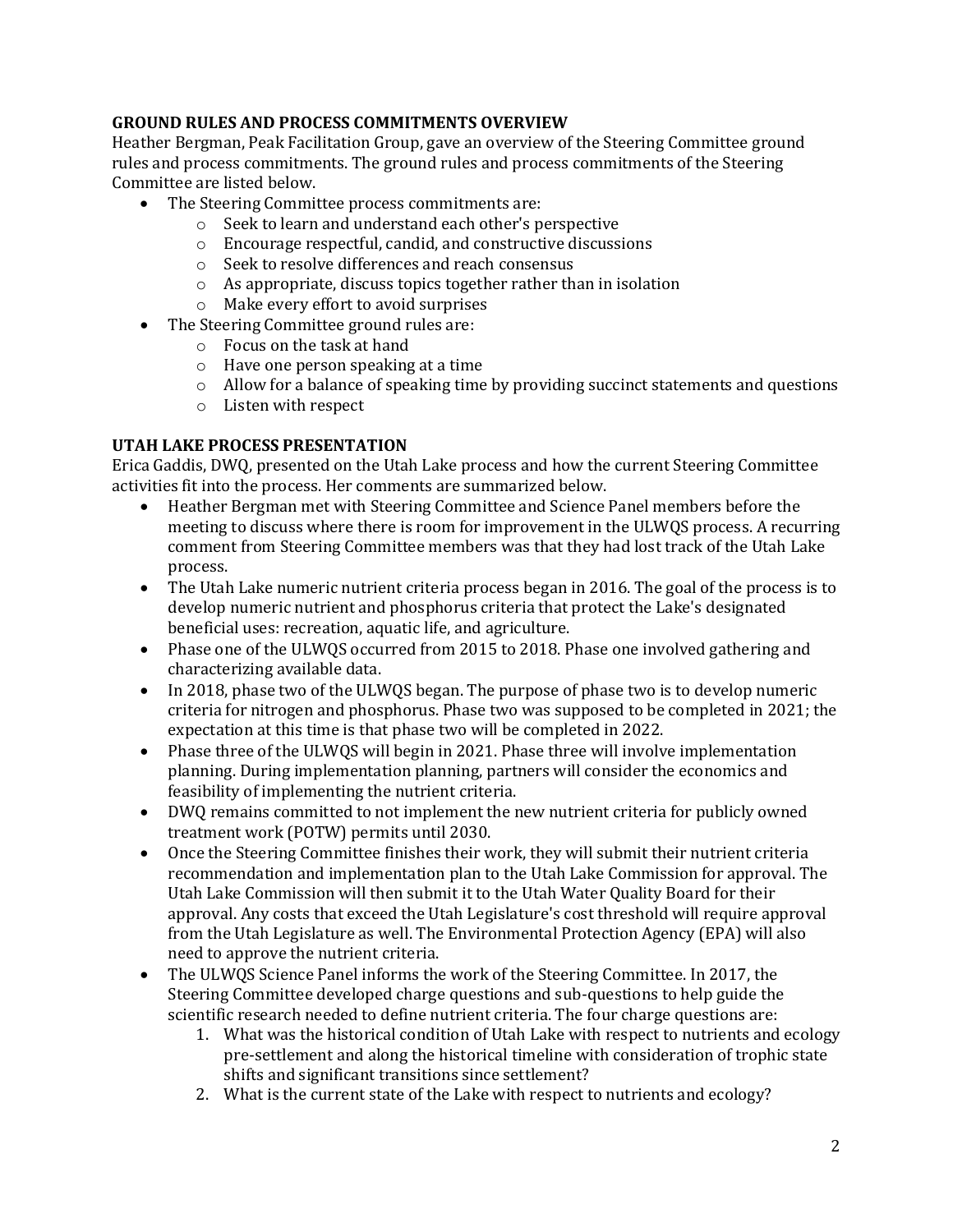- 3. What additional information is needed to define nutrient criteria that support existing beneficial uses?
- 4. Is there an improved stable state that can be reached under the constraints of current water and fishery management?
- Utah Lake is a complicated system. The Science Panel is spending significant resources to answer key information gaps to understand how nitrogen and phosphorus function in Utah Lake and interact with other water quality parameters, such as pH and ammonia. The Science Panel is currently overseeing a bioassay study, phosphorus-binding study, and sediment study to develop answers to the charge questions.
- The Utah legislature has recently introduced a bill to create the Utah Lake Authority, which would be a new organization with bonding and other funding abilities. This bill indicates that state leaders are recognizing the recovery and restoration of Utah Lake as a priority. The ULWQS Steering Committee and Science Panel will be best situated to inform policy decisions based on community concerns and the best available science.
- The Steering Committee worked on water quality management goals in 2020. The management goals are a part of the Strategic Research Plan and will be incorporated into the Numeric Nutrient Criteria Framework. The management goals are meant to be a clear expression of what the Steering Committee is trying to achieve in Utah Lake. The management goals will help the Steering Committee refine future models and plan for implementation.
- The Steering Committee's upcoming work will involve developing various scenarios to model what type of changes will help achieve the Utah Lake management goals. There may need to be a smaller subgroup of Steering Committee members to help develop those scenarios.

# **ULWQS IDEAFLIP BOARD**

Samuel Wallace, Peak Facilitation Group, introduced a new tool that helps lay out the ULWQS process. His comments are summarized below.

- Samuel Wallace created the new tool through an online software called Ideaflip. Through Ideaflip, he laid out the major tasks for Phase 2 and Phase 3 of the ULWQS. If Steering Committees members click on each of the major tasks, the link will take them to a new Ideaflip board which shows a more detailed step-by-step process for each major task. He also included checkmarks to indicate completed tasks and color-coded the steps to indicate who was responsible for them.
- The Ideaflip is a work in progress. Samuel Wallace and Scott Daly will continue to build on the Ideaflip Board, including indexing the board to link to relevant documents.
- Samuel Wallace will share the Ideaflip Board with the Steering Committee members.

## *Steering Committee Comments*

Steering Committee members discussed the ULWQS Ideaflip Board. Their comments are summarized below.

- The Ideaflip Board looks like it will be useful, but it would help if Steering Committee members could explore the tool and come back with suggestions to improve it.
- It is difficult to keep track of documents in the Google Drive Folder. The Ideaflip Board may be a more useful way to track documents.
- Once Steering Committee members become familiar with the tool, they should make it an active part of meetings to show how discussions fit into the overall process.
- The recreation survey, which is part of the ULWQS Strategic Research Plan, will help generate data on recreation use on Utah Lake.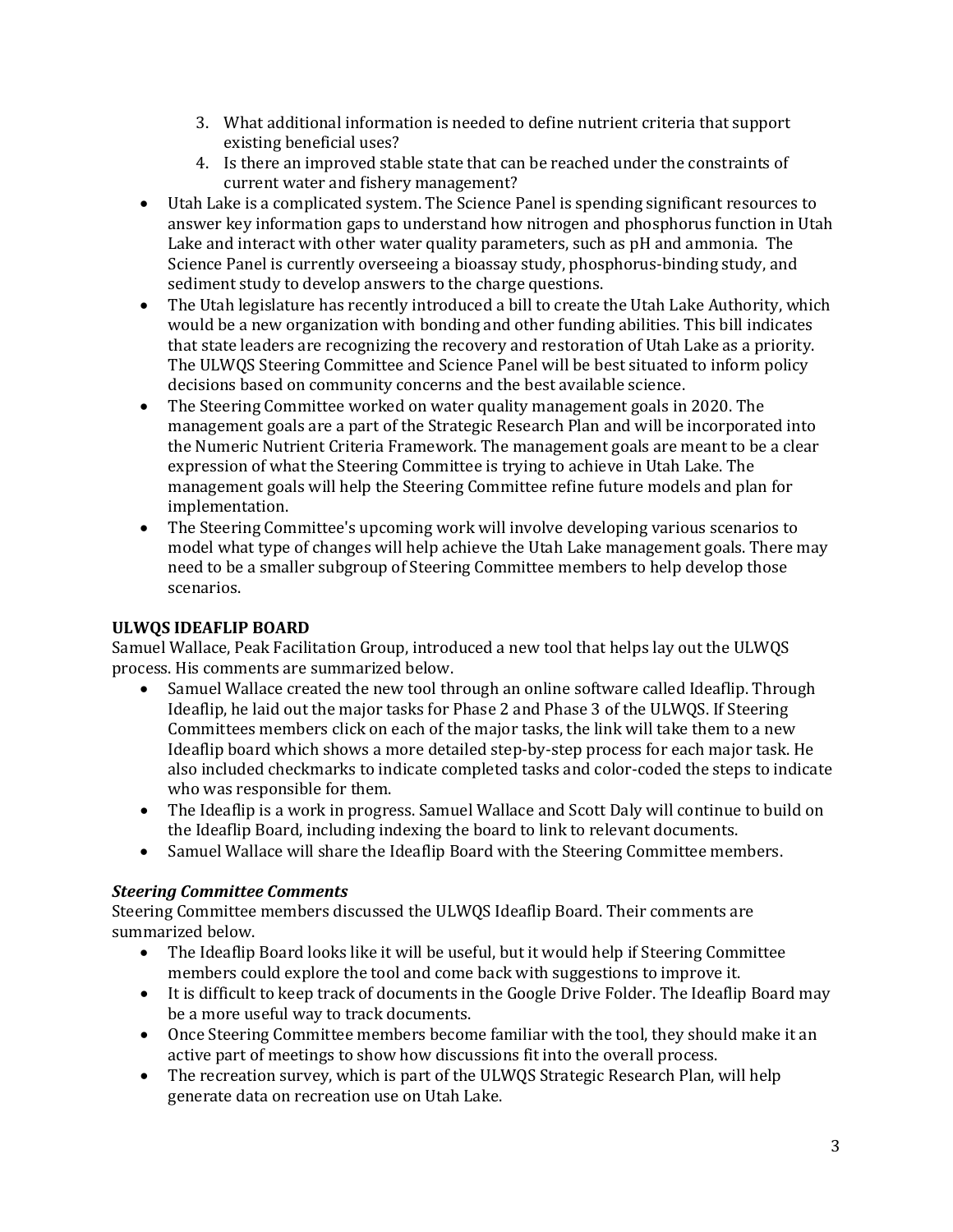# *Public Comments*

Members of the public provided comments on the bioassay study. Their comments are summarized below.

• The Timpanogos Special Service District (TSSD) mesocosm study will take several years to complete.

# **HARMFUL ALGAL BLOOM (HAB) PRESENTATIONS**

A panel consisting of Dr. Alejandra Maldonado, Utah Department of Health (UDOH), Dr. Kate Fickas, DWQ, John Ravenscroft, EPA, and Dr. Hans Paerl, University of North Carolina, gave presentations on HABs. Their presentations are summarized below.

## *Health Effects Related to Harmful Algal Bloom Exposure,* **Dr. Alejandra Maldonado, UDOH**

- The mission of the UDOH is to protect the public's health through preventing avoidable illness, injury, disability, and premature death; assuring access to affordable, quality health care; and promoting healthy lifestyles. Their vision is to make Utah a place where all people can enjoy the best health possible and live and thrive in healthy and safe communities.
- The UDOH uses a conservative risk assessment approach to minimize people's exposure to harmful effects.
- HABs are the rapid growth of cyanobacteria, also known as blue-green algae. HABs consist of a mixture of cyanobacteria communities. Some of these cyanobacteria can produce cyanotoxins that pose health risks to people.
- Cyanobacteria species can produce multiple toxins, and multiple species can produce the same toxin. Toxins can exist inside the cell, or cells can release the toxin into the water. Toxins primarily target the liver, nervous system, and skin.
- Exposure to toxic and non-toxic cyanobacteria can lead to health effects. Exposure to toxic cyanobacteria can result in more severe health effects, such as liver damage, kidney damage, hematological effects, and reproductive and developmental effects. Exposure to non-toxic cyanobacteria cells is less severe but can result in inflammatory responses, gastrointestinal distress, skin irritation, and allergic response.
- People are primarily exposed to cyanobacteria via incidental ingestion, inhalation of aerosols (from tubing or boating), and skin contact. Researchers primarily derive information on cyanobacteria and cyanotoxins' effect on human health from studies on recreational exposures, laboratory animals, reports of extreme human exposure events, and animal exposure reports.
- The health effects from ingestion include nausea, headache, neurological symptoms, muscle cramps, and kidney and liver damage in the worst-case scenario. Skin contact can result in eye irritation, rash, hives, and blisters or sores. Inhalation can result in nose irritation, sore throat, coughing, and difficulty breathing.
- The Utah HAB Advisory Guidance uses toxigenic cyanobacteria cell counts because exposure to cyanobacterial cells alone can have adverse inflammatory health effects, even in the absence of analyzed toxins. Epidemiological studies, including Pilotto et al. (1997), Stewart et al. (2006), Levesque et al. (2014), Levesque et al. (2016), and Lin et al. (2015), have identified a relationship between cyanobacteria cell counts and reported health effects.
- The Utah Lake HAB Advisory Program also uses cell counts because elevated cell counts are currently the most important early and integrative indicator for local health departments to warn the public about a public health threat.
- The goal of the HAB Advisory Program is to protect vulnerable populations like children. Children are more likely to become ill because they drink more water in recreational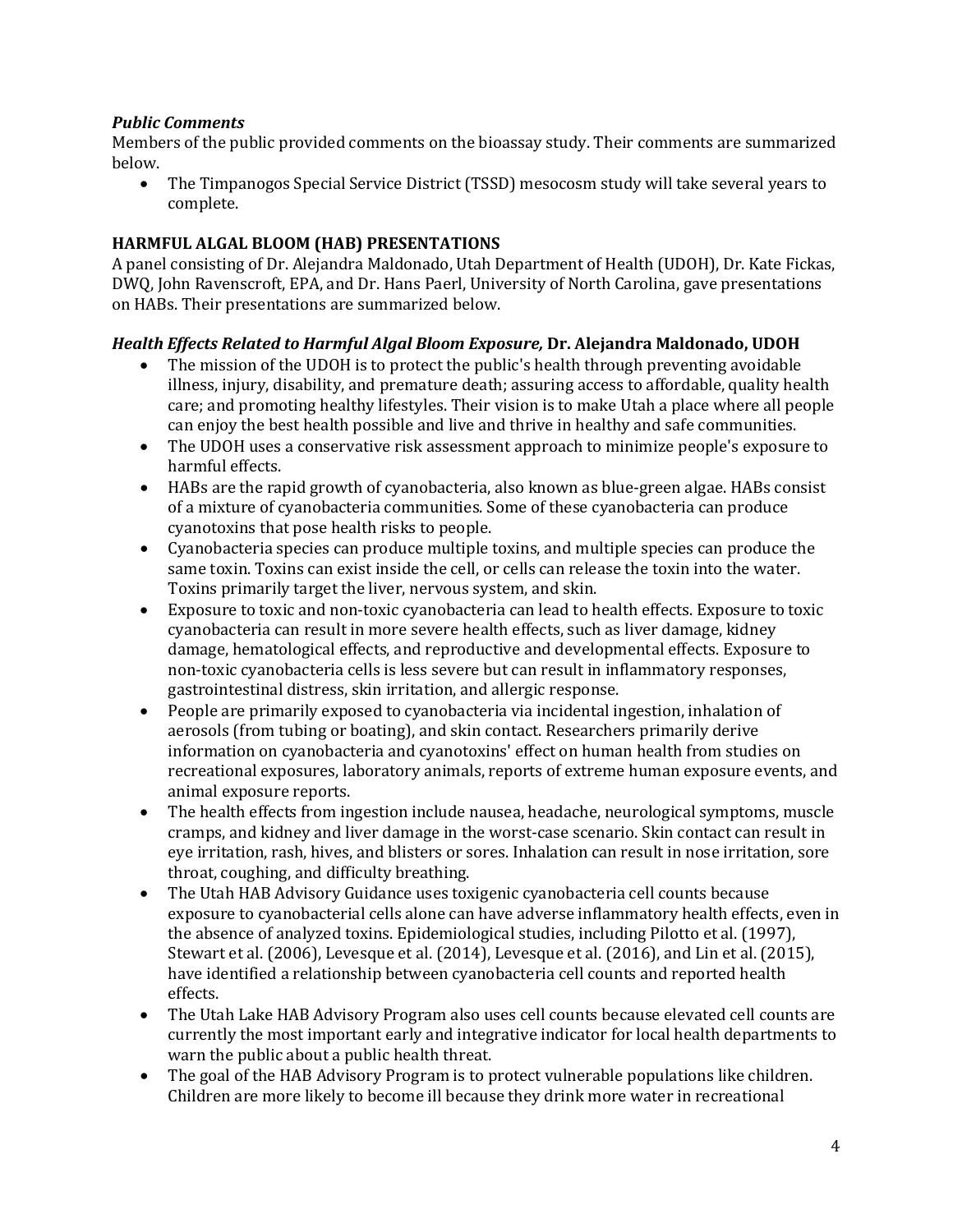settings, stay in the water longer, and have more skin exposure. They are also smaller in size, so exposure to toxins is larger relative to their size.

• UDOH ultimately uses toxigenic cell counts to meet its mission and vision in protecting public health.

# *Toxigenic Cell Count Densities in Utah DWQ/DOH Recreational HAB Advisory Program,* **Dr. Kate Fickas, DWQ**

- The HABs Advisory Program's overarching tasks are to recognize priority water bodies, collect and summarize data, coordinate analysis, make action and advisory recommendations to local health departments, and communicate emerging science and information to all stakeholders.
- The HABS Advisory Program process starts every year in June, at which point the UDOH and local departments have the authority to call an advisory. The Program oversees 25 waterbodies and samples them at least once a month. If they find the potential for a bloom through their quantitative analysis, they will reach out to the local management agency. They will then monitor the waterbody for cyanotoxins by sending samples to a lab in Michigan. The lab determines the concentration of toxigenic species.
- The HABs Advisory Program will make a recommendation to local health departments based on advisory thresholds. Local health departments then decide whether to issue an advisory. The thresholds are based on EPA's recommendations for microcystin and cylindrospermopsin. For Anatoxin-A, the HABs Advisory Program benchmarked the thresholds working with other states, nations, and World Health Organization (WHO). The warning advisory threshold is 100,000 toxigenic cyanobacteria cells per milliliter, and the danger advisory is 10,000,000 toxigenic cyanobacteria cells per milliliter. They also have a health watch tier based on several indicators so that local health departments can put a preadvisory health watch in place before the quantitative analysis is complete.
- In 2020, the HABs Advisory Program went through a benchmarking process with the EPA, which incorporated a public commenting process. The benchmarking process resulted in a changed threshold for microcystin, cylindrospermopsin, anatoxin-A, and toxigenic cyanobacteria cell density.
- The HABs Advisory Program uses toxigenic cyanobacteria cell counts for several reasons. One reason is that exposure to cyanobacteria cells alone can have adverse health effects. Another reason is that the presence of cyanotoxins can be ephemeral, which makes it difficult to capture the presence of toxins at any given time. Cell counts are a proxy measure for the presence of toxins. A third reason is that cell counts are the best way to communicate to local health departments and the public what is going on in a water body. Using cell counts also allows the HABs Advisory Program to measure risk consistently and quantitatively. Once DWQ shares the cell counts with the local health department, the local health department can decide whether to act or make an advisory.
- Many states are using toxigenic cell counts in their advisory guidance programs. Utah's thresholds are similar to other states' thresholds, and some states have lower thresholds than Utah's HABs Advisory Program.
- From 2017 to 2019, local health departments issue 62 HAB advisories. Of the 62 HAB advisories, there were four advisories after which cyanotoxins did not follow the elevated cell counts. Utah Lake specifically has never had a recreation season when cyanotoxins did not precede, accompany, or follow elevated cyanobacteria cell counts.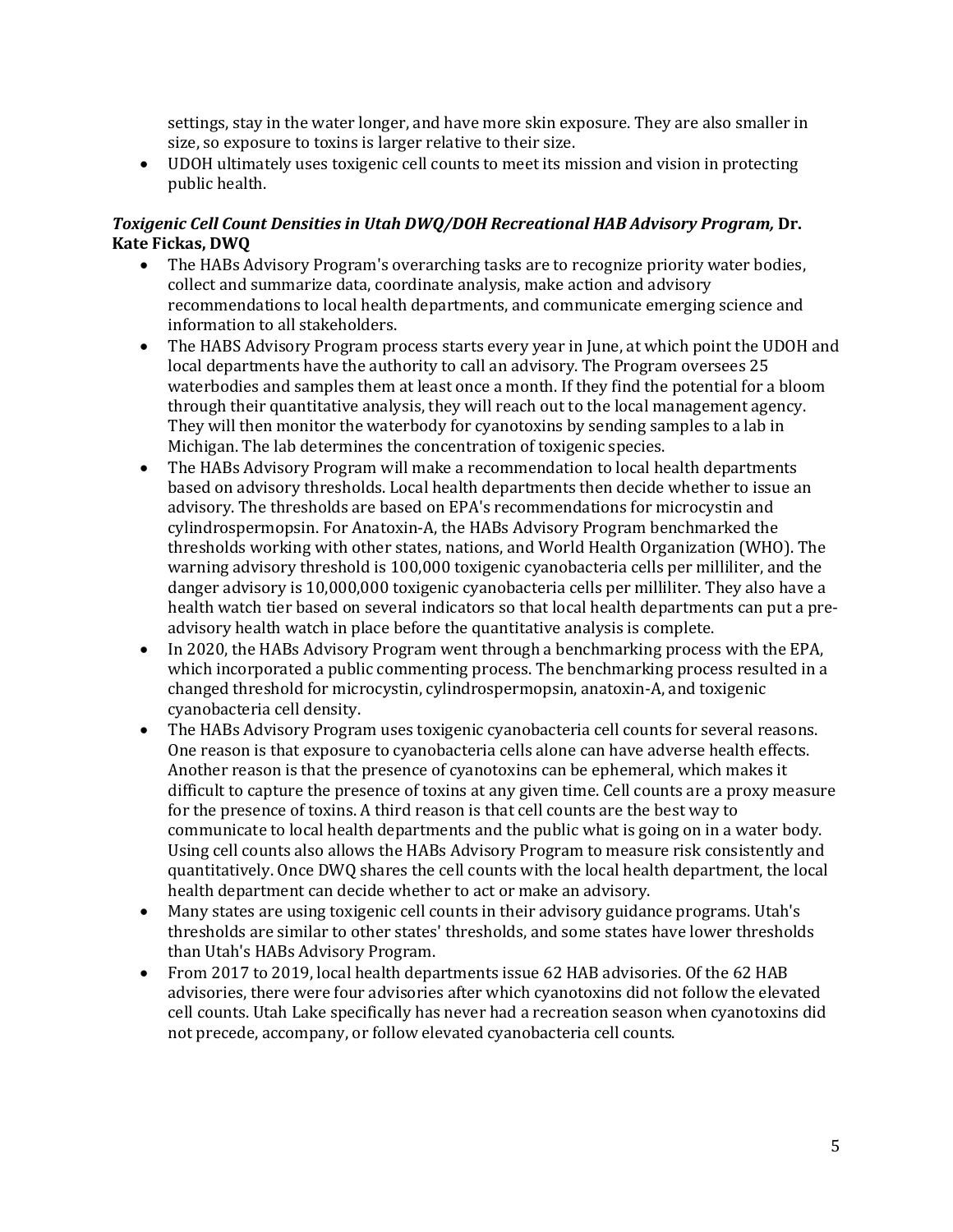# *Recreational Ambient Water Quality Criteria and/or Swimming Advisories (AWQC/SA) for Cyanotoxins***, John Ravenscroft, EPA**

- The EPA developed recommended criteria for AWQC/SA in 2019, which they released in a publication. The purpose of the recommended criteria was for states to apply them to recreational water quality standards, swimming advisories, or both.
- The EPA issued recommendations based on the latest science for primary contact recreational use (i.e., recreational activities where the incidental ingestion of water is likely to occur).
- The EPA worked with various stakeholders, including the states, the public, and other stakeholders, to develop the criteria. They had multiple public commenting periods.
- The EPA used peer-revied information to develop the recommended values for microcystins and cylindrospermopsin. To develop these values, the EPA had to consider the kind of exposure people are subject to through different types of primary contact. The EPA publication contains data and values on different types of recreational exposure. The EPA also evaluated the science that describes the health effects of exposure to cyanobacterial cells.
- The EPA publication includes a conceptual model of cyanotoxin and cyanobacteria exposure pathways through recreation. The conceptual model represents a risk assessment approach to management. The model identifies the stressors (cylindrospermopsin, microcystins, and cyanobacteria cells), the sources of the stressors, exposure routes, receptors (i.e., those who are at risk of possible exposure to the stressors), and the endpoints (i.e., potential symptoms).
- The publication includes cyanobacteria cells as a stressor, including toxigenic and nontoxigenic cells). Toxigenic and non-toxigenic cells are visually indistinguishable from each other. Focusing on toxigenic cells is a good indicator of the toxins that the cells could produce.
- The publication focuses on criteria recommendations for freshwater sources (e.g., lakes, ponds, and rivers). The EPA considered oral, dermal, and inhalation exposure routes. The data on oral exposure routes are more robust than dermal and inhalation exposure routes. The receptors include both adults and children, but there is a specific concern for children who spend more time in contact with the water and are more susceptible to the effects. The endpoints of particular concern are kidney damage from cylindrospermopsin, liver damage from microcystin, and inflammatory responses from cyanobacteria cells.
- In 2003, the WHO highlighted the guidelines for safe recreation water. Their report outlined how health effects from cyanobacteria exposure must be differentiated between the irritated, inflammatory effects and the potentially more severe effects. They said one guideline for cyanobacteria exposure is not appropriate because there are two independent health outcomes. They included different risk levels and developed an associated cell count and toxin concentration for each risk level.
- The EPA's criteria recommendation is eight micrograms per liter for microcystin and 15 micrograms per liter for cylindrospermopsin.
- The associated duration for these recommended concentrations for recreational water quality was a one in ten-day assessment period across a recreational season. The EPA recommended that if microcystin and cylindrospermopsin concentrations are greater than the recommended criteria more than three times a year, the managing agency should consider that an exceedance of the standard. The EPA left it to the states to determine the upper limit on the number of years they would allow these patterns to occur.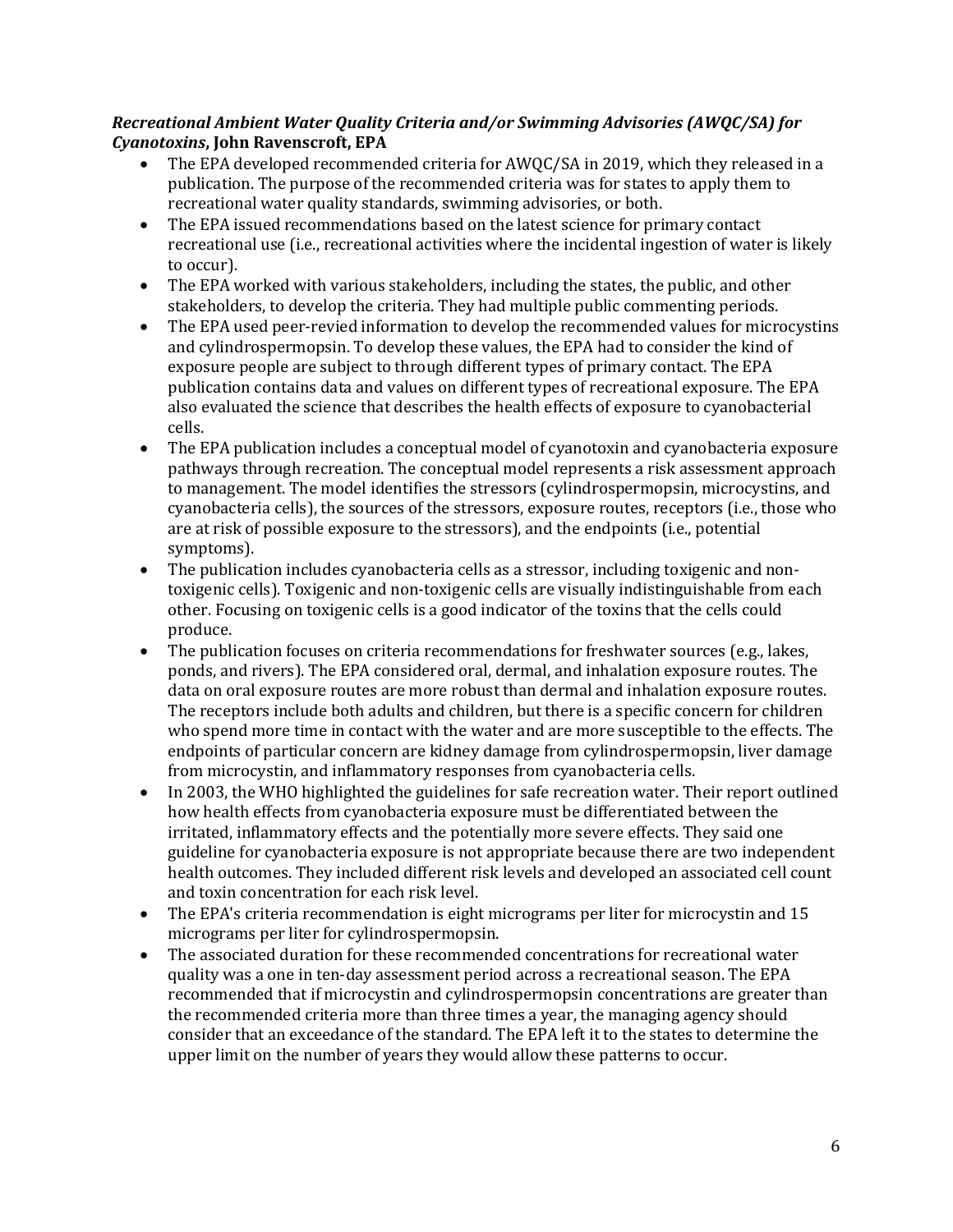- For swimming advisories, the EPA recommended that the microcystin and cylindrospermopsin concentrations do not exceed the recommended threshold ever to protect children in particular and the general public.
- In the EPA's publication, they encourage states to use cell counts, but the EPA did not develop specific criteria for cell counts due to data uncertainties. Studies did show a significant relationship between health effects and exposure to cyanobacteria cells, but the studies also had a large range on what they considered acceptable exposure. The EPA decided the range was large enough that they could not develop criteria for the entire country.
- The EPA developed a table that shows the health effects associated with cyanobacterial cells. In the table, they estimated that a microcystin-producing cell density of 40,000 cells per milliliter would likely produce eight micrograms per liter of microcystin and that a cell density of 100,000 cells per milliliter would likely result in an exceedance of the eight micrograms per liter threshold.

# *Physical, Chemical, and Biotic Factors that Drive CyanoHABs*, **Dr. Han Paerl, University of North Carolina**

- Several factors control algal blooms, including the amount of nutrient input, light, temperature, lake mixing, and residence time (the amount of time it takes for one drop of water to enter then leave the Lake). Sediments at the bottom of the Lake also exchange nutrients with the Lake's water column.
- Cyanobacteria have been around for 2.5 billion years and have been exposed to many extreme environmental conditions.
- Cyanobacteria are susceptible to physical factors. The perfect scenario for cyanobacteria is high nutrient inputs from a wet spring and snowmelt, followed by a low-flow drought condition. This scenario results in a high amount of nutrients entering the system, followed by high sunlight and stagnant water, allowing cyanobacteria to bloom.
- Among all the factors, the controllable factor is nutrient input. Stakeholders cannot control sunlight or precipitation.
- There are several scientific consensuses on HABs in Utah Lake. The consensuses are that:
	- $\circ$  Increased nutrient pollution promotes the development and persistence of HABs, mostly cyanobacteria.
	- o Large HABs require external sources of nutrients to be sustained.
	- $\circ$  A reduction of nutrient inputs from watershed sources can significantly reduce HAB frequency and magnitude.
	- o It is important to distinguish cyanoHABs from non-harmful algal taxa.
	- $\circ$  The conditions for blooms include nutrients, warm temperatures, good light, and low wind speed (stagnant conditions).
- Researchers conduct dilution bioassays to estimate the nutrient thresholds for algal blooms. In a dilution bioassay, researchers will dilute the lake water using nutrient-less water to determine how different nutrient levels impact algal growth. Researchers conducted these studies in Lake Taihu, China, and determined they needed to reduce in-Lake nutrients by 30%. Researchers are conducting a bioassay study in Utah Lake, which may have different results than the Lake Taihu study. The Utah Lake bioassay study is an experimental way to determine the lower thresholds of nutrient inputs needed to sustain a bloom.
- Researchers have studied whether there is a relationship between chlorophyll-a and microcystin production. Researchers use chlorophyll-a because it a sensitive, relevant, and easy-to-use indicator. Studies on Lake Taihu and Lake Eerie indicate a positive relationship with some variability, meaning the production of microcystin increases in relation to the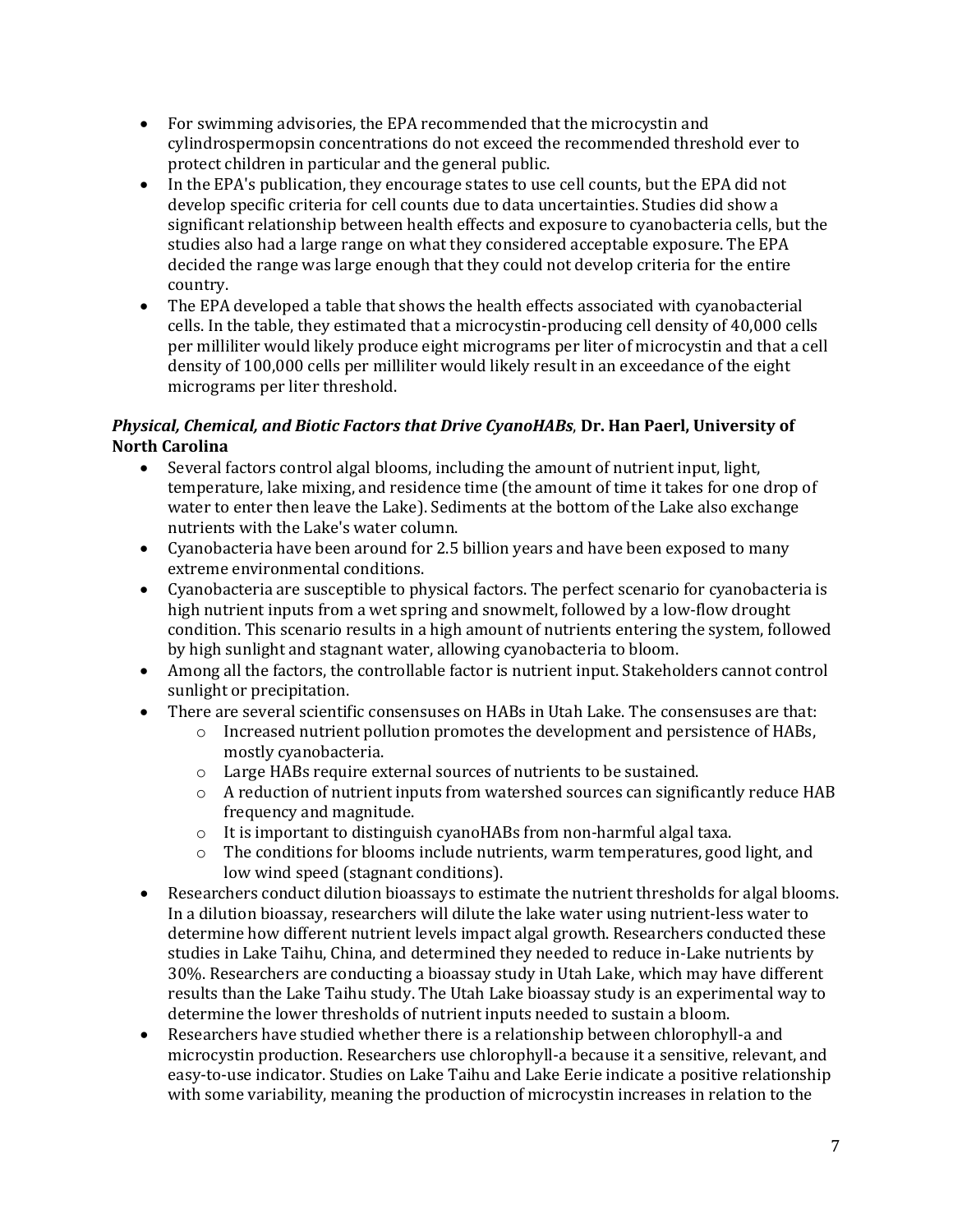increase of chlorophyll-a. The variability is largely due to other factors, such as residence time, mixing, and wind intensity.

- Researchers have not been able to conclusively determine why cyanobacteria are producing toxins. There are multiple hypotheses about which environmental variables could be impacting toxin production.
- There are many different cyanotoxin producers in Utah Lake. The presence of cyanotoxin producers varies spatially and temporally in Utah Lake depending on different environmental conditions.
- Scientists can relate nutrients to toxin production because there is a strong relationship between nutrient inputs and the preponderance of cyanobacterial blooms. One challenge with measuring cyanobacteria biovolume and chlorophyll-a in relation to cyanotoxins is that not every cyanobacteria taxon produces toxins. This challenge creates a source of variability in the data.
- The EPA is on target with their criteria recommendation, but there is no perfect relationship between cell counts and toxin production. However, without cell count and identification data, researchers and managers will be moving forward blindly. Using cell count helps address the variability between biomass and toxin production. Although there are variabilities, one known piece of information is that high nutrient loads lead to algal blooms.

## *Steering Committee Questions*

Steering Committee members asked questions on the HABs presentations. Questions are indicated in italics with corresponding answers in plain text.

*Wastewater treatment plants reduced their previous phosphorus input levels to one part per million, representing a 60% reduction in phosphorus input. Their nitrogen input levels are less than ten parts per million but gradually increasing. How do those inputs help with the whole process?* It helps. Utah Like is likely experiencing a dual nutrient challenge. There is a lot of phosphorus in Utah Lake, so it will take a while to remove excess phosphorus from the system. Nitrogen more easily leaves the system through denitrification processes. Because nitrogen leaves the system more easily, limiting nitrogen inputs may help speed up the Lake's de-eutrophying process. It is good that there is less nitrogen entering the system historically.

#### *Are lower nutrient levels more advantageous for algae than cyanobacteria?*

Yes. Reducing total biomass will increase clarity and reduce surface-dwelling blooms. Cyanobacteria form surface blooms to choke out other organisms in the Lake, such as desirable phytoplankton. Reducing cyanobacteria populations will benefit desirable phytoplankton populations, like diatoms, that cannot compete with cyanobacteria.

#### *How low do phosphorus and nitrogen levels need to go in Utah Lake?*

There is a threshold for phosphorus and nitrogen, but it is not known yet. Dr. Zach Aanderud of Brigham Young University is conducting dilution bioassay studies, similar to the Lake Taihu studies. The studies' results will indicate the nutrient threshold that will reduce cyanobacteria populations enough so that they cannot compete effectively with desirable algae. Productivity in Utah Lake is good, but there is currently an undesirable level of production. The current level of production results in low-oxygen events and disrupts the food web.

#### *Would not lowering nitrogen levels benefit the production of cyanobacteria that can fix nitrogen?*

• Some limnologists would argue that is the case. There are currently studies underway that are measuring nitrogen-fixation rates in the Lake. The Science Panel will incorporate these numbers into a nitrogen budget model. Current information suggests that cyanobacteria in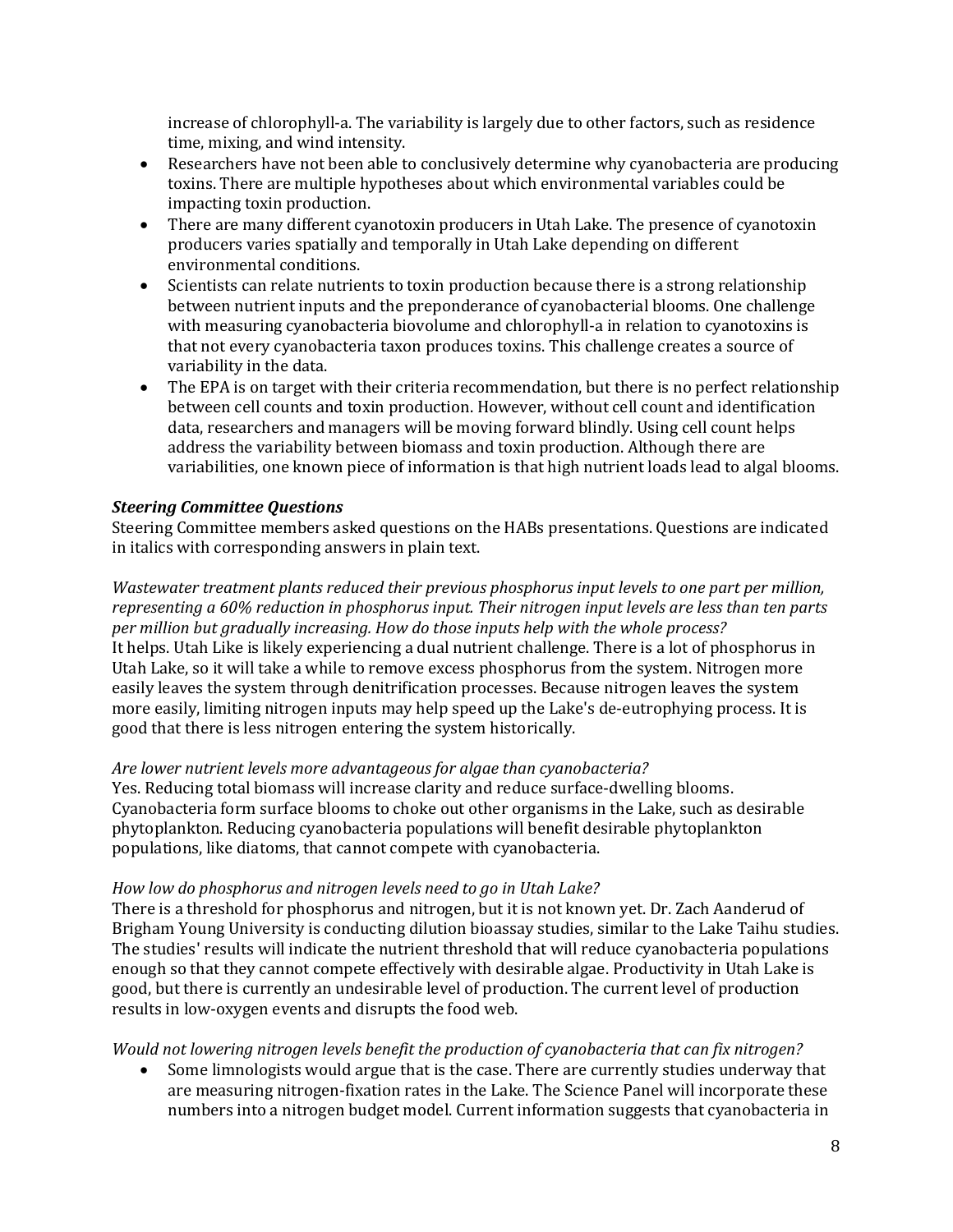the Lake may not fix enough nitrogen to account for nitrogen reductions, and the rate of denitrification is likely exceeding the nitrogen fixation rate in the Lake.

• Some cyanobacteria can fix nitrogen, and some cannot. It takes energy for cyanobacteria to fix nitrogen, so they may not be growing as fast if they have to fix nitrogen. In a highly turbid lake, like Utah Lake, light can be a limiting factor to fixing nitrogen.

#### *Is it possible to reduce phosphorus from the Lake given the legacy phosphorus deposition?*

- If phosphorus inputs are reduced, there will be phosphorus leaving the Lake. However, there is a lot of phosphorus in the sediments and water column. There are studies underway looking at how much phosphorus is bioavailable and how much is needed to sustain a bloom. If the phosphorus inputs are not reduced, there will likely not be a major change to the phosphorus concentrations. Utah Lake will likely need a dual nitrogen and phosphorus approach.
- In Lake Erie, Canada and the United States reduced phosphorus concentrations in the Lake, but the algal blooms kept occurring. The cyanobacteria that were blooming were nonnitrogen fixers, indicating a need to reduce nitrogen to reduce the blooms in addition to phosphorus.

#### *How can quantitative polymerase chain reaction (QPCR) data be used to help identify the genetic potential for cells to produce toxins?*

- QPCR is a methodology that quantifies the number of gene copies present in a sample. For lake samples, researchers would be using the QPCR methodology to identify the number of toxigenic genes present in a sample. This data would help identify whether cells can produce cyanotoxins.
- QPCR is fast. It is possible to collect a sample and generate the QPCR data within a day. Given that algal blooms can happen in a short-term span, the QPCR method can quickly provide information to public health officials on toxin risks.

## *Did the EPA develop any thresholds or ranges for QPCR data in their recreation guidance?*

- The challenge with OPCR is knowing the number of gene copies per cell. A cell can have multiple copies of the same gene, and the number of genes per cell can change based on what growth phase they are in. Using QPCR would require having a good estimate of the number of gene copies per cell for a specific water body and understanding what phase of growth the cells are in.
- QPCR can be helpful because it allows managers to determine the risk of an algal bloom before it occurs. There are multiple ways to measure biomass production by proxy other than QPCR, including chlorophyll-a and biovolumes.

## *Are there ways for managers to intervene with algal blooms in the interim to reduce exposure risk until they get a handle on nutrient inputs?*

- There are different ways to kill cyanobacteria, including copper sulfate and hydrogen peroxide. These treatments will kill cyanobacterial locally. However, the treatments are impractical on a lake-wide basis. The treatments will not get rid of the toxins in the water, and sometimes killing cells results in them leaching toxins into the water.
- There are residual effects with the copper sulfate treatment that are not well understood. The EPA currently allows the use of copper sulfate except in water bodies used for drinking water. The copper sulfate treatment will clear up the water for people to swim.
- Hydrogen peroxide will kill the cyanobacteria and then convert to water. The hydrogen peroxide treatment requires multiple applications and does not get rid of the toxins.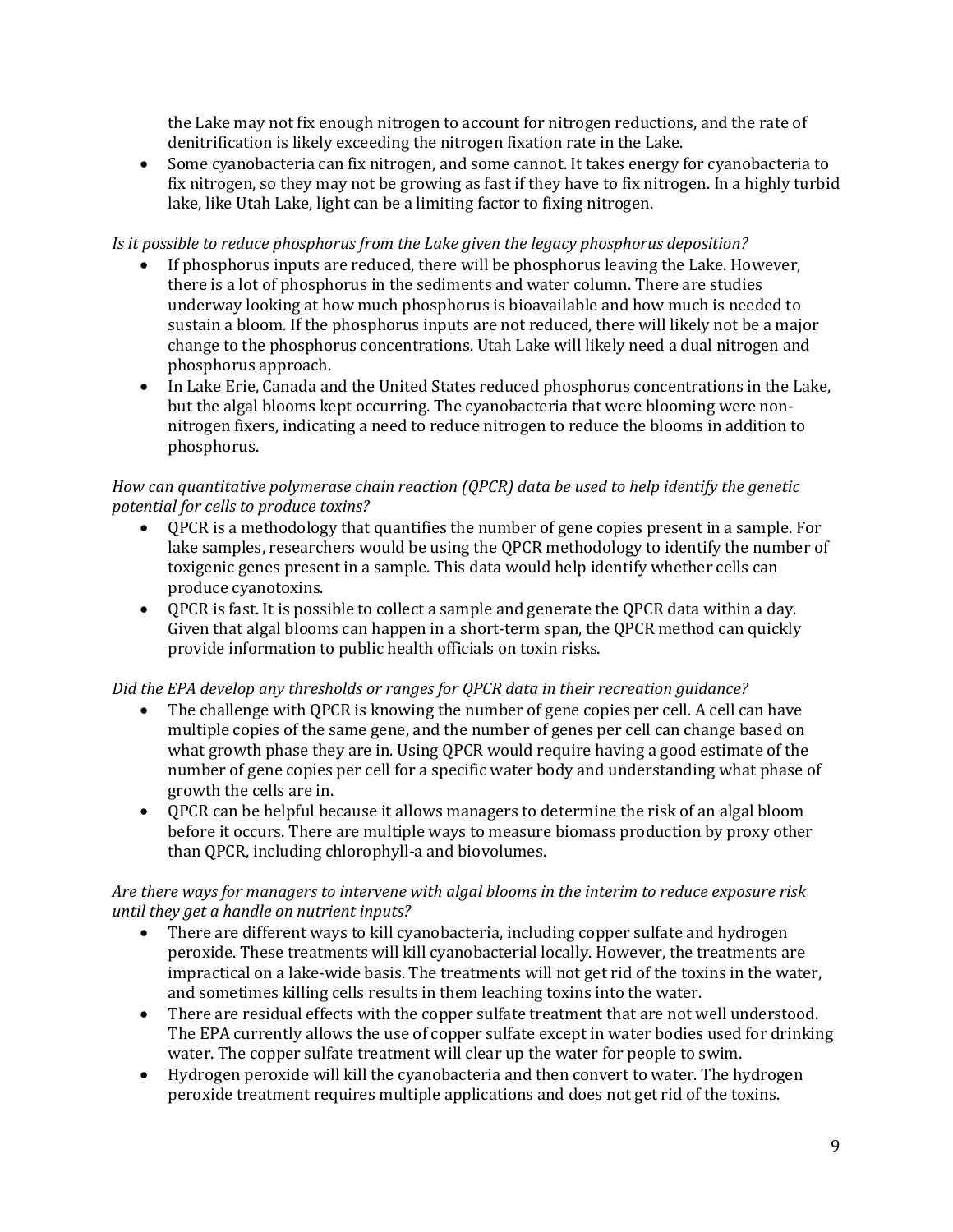- With the sediment resuspension of phosphorus, repeatedly using copper sulfate or hydrogen peroxide treatments will likely not be an effective management strategy.
- One management option to reduce exposure risk is to have dual guidelines for multiple stressors and endpoints. There are two groups of stressors: toxins and cells. The Utah guidelines are focused on toxins, which is good. The WHO recommendation of 20,000 cells per milliliter is a health-protective value to prevent exposure. Only focusing on toxigenic cells leaves out the opportunity to incorporate public advisories for the inflammatory health effects associated with total cyanobacteria counts. The 20,000 to 40,000 cell count recommendation is meant to be protective of two endpoints.

# *What do the Steering Committee and Science Panel gain and lose by focusing on one variable over others (chlorophyll-a, cell counts, and biovolume)?*

- Each variable is measuring a similar parameter, the same way Celsius and Fahrenheit both measure temperature. Choosing which variable to measure depends on an organization's capabilities, needs, and monitoring frequency.
- It is important that the monitoring organization calibrates whatever variable they use so that the data they collect is meaningful (i.e., how does chlorophyll-a concentrations translate to cell density).
- The DWQ currently uses chlorophyll-a as an indicator for aesthetics and cell counts to measure the presence of particular cyanobacteria taxa.
- Chlorophyll-a is not a perfect measure. The WHO recommended a specific chlorophyll-a concentration as a threshold *if* cyanobacteria are dominant in the sample. Each variable has its pluses and minuses.
- It is possible to develop a threshold for chlorophyll-a, above which there will be an issue with toxicity, particularly in the summer. Data on chlorophyll-a should be collected in combination with other measures, such as phycocyanin, a pigment that cyanobacteria exclusively produce. There are available sensors that continuously collect data on chlorophyll-a and phycocyanin parameters.

# *The EPA's 2019 report outlines that people's drinking water has more than 12 parts per billion. Utah Lake rarely crosses that threshold. How do the concentrations in drinking water people consume daily correlate to the recreation advisory levels?*

- The EPA bases their drinking water levels on animal toxicity studies. In those studies, they dose rats and look for adverse health effects. In the case of microcystin, researchers found damage to the kidney and liver of the rats. The EPA's base study in their 2019 report is Heinz (1999). The EPA modified the study's reference dose because the identified dose was for rats, not humans.
- When EPA sets the criteria for human health, they integrate safety factors and do not set the level at a threshold immediately above which there are adverse health effects. From a risk management perspective, EPA's approach is to recommend a level at which they do not expect to see adverse health effects. Anecdotally, people exposed to 40,000 to 50,000 cells per milliliter have had adverse health effects, so the EPA set their criteria lower than this count.
- If the recommended criterion protects people from exposure to cells, it will protect people from exposure to toxins too.

# *What are the nutrient levels needed in the Lake?*

Scientists are trying to identify a nutrient threshold for lowering biomass. They do not know the number yet because the studies are currently underway. Based on studies on other lakes, the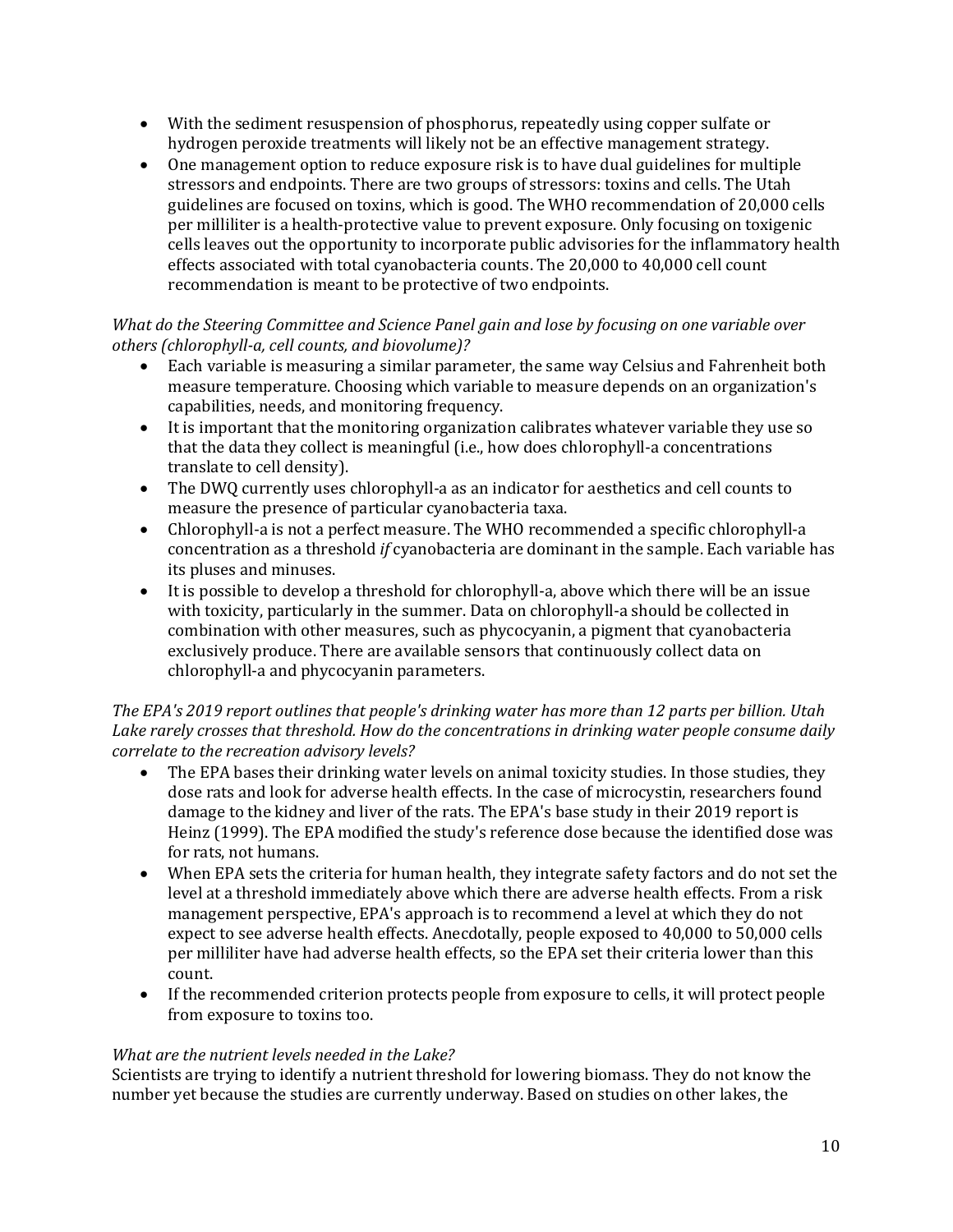numbers may be around a 30% reduction, but the ULWQS studies will give a more specific answer for nutrient and phosphorus reduction. The numbers will likely be related to how much nutrient loading has increased over time.

## *Will the in-lake nutrient levels include contributions from non-point sources, stormwater, and atmospheric deposition?*

The ULWQS is looking at multiple nutrient input sources, and no one source of nutrients should be singled out. Both non-point and point sources are important. The goal of management is not to starve the Lake of nutrients but to have a desirable level of productivity in Utah Lake.

## *How many years out until stakeholders will see a change in Utah Lake?*

Scientists are trying to determine how long it will take for Utah Lake to experience changes. The process of eutrophication has occurred over several decades, so clearing the nutrient problems in Utah Lake will likely take a similar timeframe, considering the large size of Utah Lake.

#### *In 2019, Utah's HABs Advisory Program changed its thresholds to 100,000 toxigenic cells per milliliter. Considering the HABs Advisory Program is counting toxigenic cells, should the threshold be set at 40,000 cells per milliliter?*

The HABs Advisory Program sets a warning advisory at 100,000 toxigenic cyanobacteria cells. The EPA 2019 report set their criteria recommendation at 100,000 total cells per milliliter. The reference studies that set cell count thresholds did not consider the presence of the toxins; the studies looked at exposure to total cells and the correlated inflammatory responses. The guidelines should manage exposure to both cells and toxins. The EPA used 40,000 microcystin-producing cells per milliliter as a threshold because they estimate 40,000 microcystin-producing cells would produce eight micrograms of microcystin per milliliter.

## *Does the disclaimer in the footnote of Utah HABs Advisory Program's guidelines, which allows local health departments to look at aggravating circumstances below the 100,000 toxigenic cells per milliliter, help ease concerns?*

Past Utah Lake outbreaks were not due to toxins; it was due to contact with cells. The EPA recommends that the warning and danger advisories consider both the endpoints from exposure to toxins and cells. Having an option in the table carries more weight programmatically than including the disclaimer as a footnote.

## *Steering Committee Comments*

Steering Committee members provided comments on the HABs presentation. Their comments are summarized below.

- The WHO study shows the correlation between Microcystis and toxins, but Microcystis do not dominate Utah Lake. In the EPA's 2019 report, the EPA suggests in the third step of the monitoring plan that if managers understand Utah Lake's condition, they should base their criteria on the toxins in the Lake and not use the WHO's 20,000 cell count threshold as the criteria. One hundred thousand cells per milliliter in Utah Lake would not result in the exceedance of eight micrograms per milliliter of microcystin. Using the WHO's and EPA's criteria recommendation would result in too stringent criteria for Utah Lake.
- The recreation advisory levels are overprotective in Utah Lake, which results in people thinking the quality of Utah Lake is more degraded than it is.
- Different studies indicate different levels of cell counts at which exposure will lead to adverse health effects. These differing numbers can be confusing to the public and make it more difficult for the public to understand what is happening. The public has almost become desensitized to algal blooms.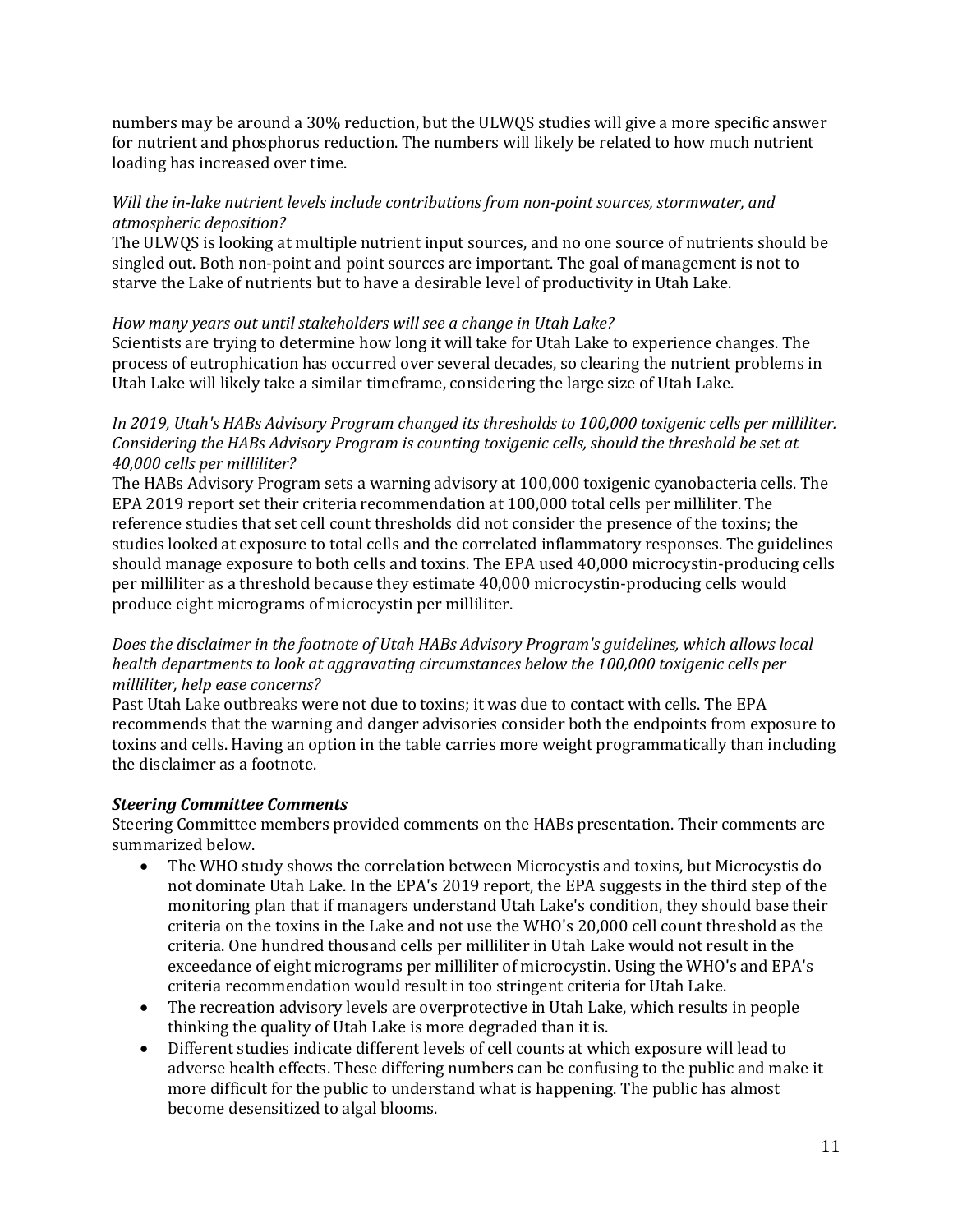- The Pilotto et al. (1997 and 2004) studies do not show a statistical relationship between exposure to cells and the occurrence of symptoms. The studies indicate that one out of 50 humans does not prove the skin reaction effect of cyanobacteria exposure. There are similar results from the Stewart et al. (2006) study.
- There are remaining questions on the impacts of non-point source deposition.
- Cell counts should be included in the management table for two reasons: 1) high cell counts appear to be associated with increased incidence of inflammatory response; and 2) as cell counts go up, the possibility of toxigenic effects increases. A third reason is that the measurements of cyanotoxins appear to be highly variable and appear unpredictably within the cycle of a bloom (e.g., sometimes as the bloom is getting started, sometimes as it is peaking, sometimes afterward, sometimes not at all). Additionally, the duration of the presence of cyanotoxins is also variable; they may be present for hours or days afterward, and sometimes they are not detected in a second monitoring effort. So practically, it seems like setting standards solely on cyanotoxin levels would have a lot of uncertainty. Whereas increasing cell levels 1) have an association with increasing possibility of cyanotoxins, and 2) excessive cells in and of themselves can cause an inflammatory response that is also a public health concern.

## *Public Questions*

Members of the public asked questions on the HABs presentations. Questions are indicated in italics with corresponding answers in plain text.

#### *What options are there to use biomanipulation to manage algal blooms?*

The results of biomanipulation to manage algal blooms are mixed and can lead to more problems. Animals eating the algae can excrete more nutrients that can lead to follow-up blooms. Unless what is eating the cyanobacteria is removed from the Lake, biomanipulation can be a risky way to manage algal blooms.

#### *Pilotto et al. (1997) did not show increased health effect*s *associated with cell counts. Why is the study being interpreted as increasing adverse health effects?*

- In the Pilotto et al. (1997) abstract, the authors indicate they found a significant trend between increasing symptom occurrence and increasing cell counts. They found that participants exposed to more than 5,000 cells per milliliter for more than one hour have a significantly higher symptom occurrence.
- Epidemiology studies do not indicate cause-and-effect, but they do show a statistically significant association between cell counts and symptoms. Researchers can only study cause-and-effect relationships between exposure and symptoms in clinical studies. Combining epidemiological studies with clinical studies can help make the direct linkage between exposures and endpoints.

*In the Pilotto et al. (1997) study, they have a table for the study's statistics. The table indicates that the odds ratio is 1.87 for exposed participants, but the confidence interval range is from 0.68 to 1.54. How can the odds ratio be 1.87 and the confidence interval be 1.54?*

• Establishing recommended criteria can be challenging based on a small sample size in the studies. It is difficult to find statistically significant data with small sample sizes, so the reference studies' statistically significant results are notable given the small sample size. However, the relatively small number of studies and participants makes it hard to find high-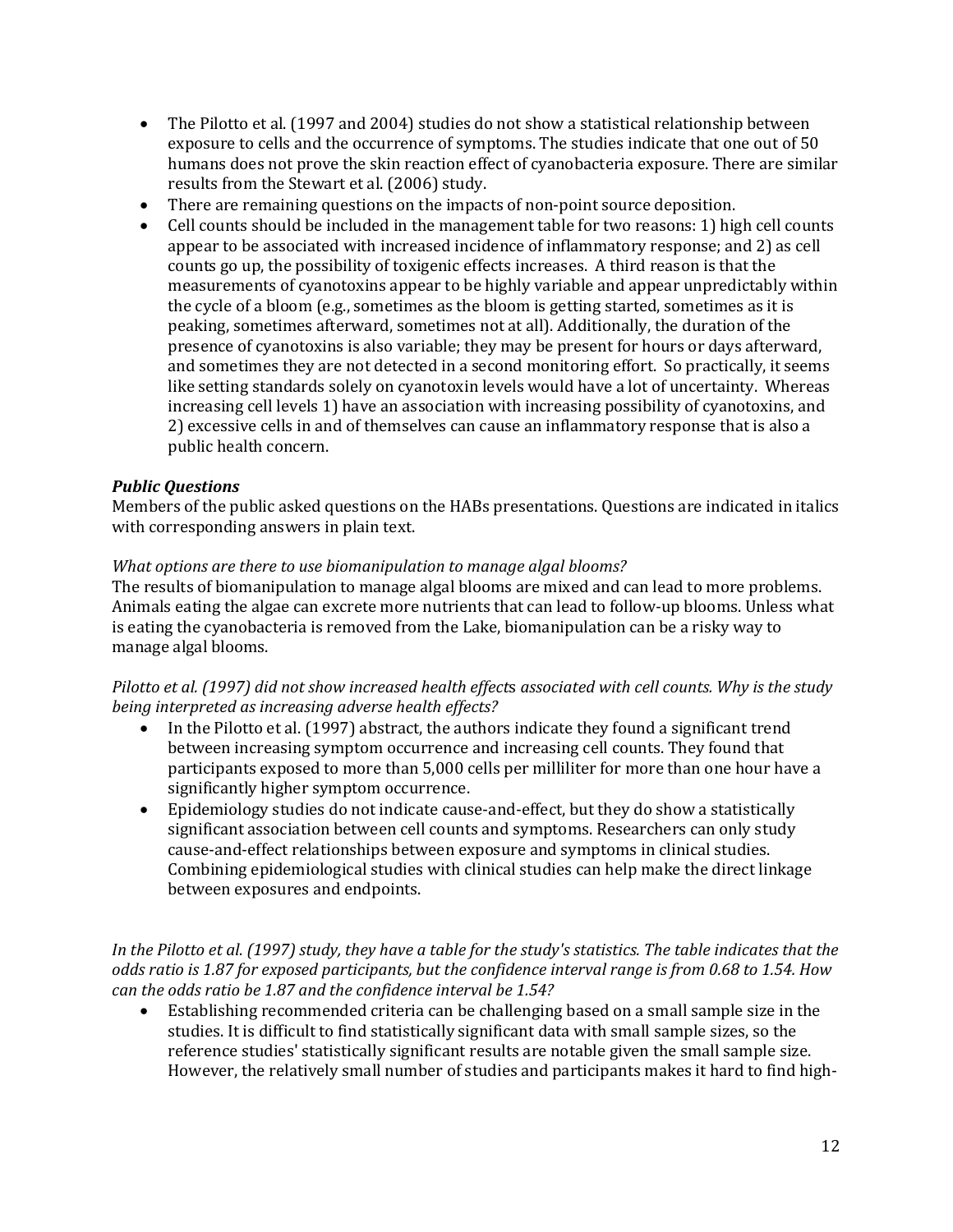resolution data for developing criteria. The 5,000 to 100,000 cell count threshold is supportable based on the information available.

• An odds ratio is a confidence interval. For an odds ratio, the closer the value is to one, the less likely there is a statistically significant difference in the results. The table also includes the results of a p-test; in a p-test, the lower the p-value, the more statistically significant the results are. According to the table, there is a significant relationship between exposure to over 5,000 cells for over 60 minutes and the occurrence of symptoms. (The odds ratio is 3.44, and the p-value is 0.004.) The relationship between exposure to cells and the occurrence of symptoms is significant, but the data's resolution is not very high.

# *Public Comments*

Members of the public provided comments on the HABs presentation. Their comments are summarized below.

• There is more to the Pilotto et al. (1997) study than the abstract. A member of the public shared a table that displays the statistical data from page three of Pilotto et al. (1997) study, which can be found in Appendix A of this summary. This study should be examined further.

# *Steering Committee Polling on Cell Counts*

Steering committee members indicated whether they supported using cell counts, biovolume, and chlorophyll-a in the management goals table. A majority of Steering Committee members, but not a consensus, indicated they were supportive of using cell counts, biovolume, and chlorophyll-a in the management goals table. Those who did not agree with using cell counts in the management goals table stayed after the meeting for further discussion.

## **NEXT STEPS**

- Several Steering Committee working groups will form in the next couple of months: the recreation survey working group, scenario planning working group, and communications and community engagement working group.
- Volunteers for the recreation survey working group will work with DWQ to write the request for proposals (RFP) to hire a contractor to write the recreation survey. The recreation survey will tie in with the management goals and help inform the numeric nutrient criteria development. Chris Keleher and Jamie Barnes volunteered to help draft the RFP. The working group will share the general direction and objectives of the RFP with the Steering Committee before it is released for bids. DWQ cannot share full RFPs with groups before they are released, so any Steering Committee member that wants to review the whole RFP should inform DWQ staff.
- The scenario planning working group will begin its work in late spring/June. Steering Committee members will have the opportunity to volunteer for the scenario planning working group at a future meeting.
- The communications and community engagement working group will begin in late summer once the Science Panel has finalized work products. Steering Committees members will have the opportunity to volunteer for that working group at a future meeting.

## **PUBLIC ENGAGEMENT DISCUSSION**

Before the Steering Committee meeting, Heather Bergman met with the ULWQS Steering Committee and Science Panel members, who volunteered their time to talk with her. Some Science Panel and Steering Committee members commented that there is an opportunity to improve public engagement during meetings. Following the Steering Committee meeting, members of the public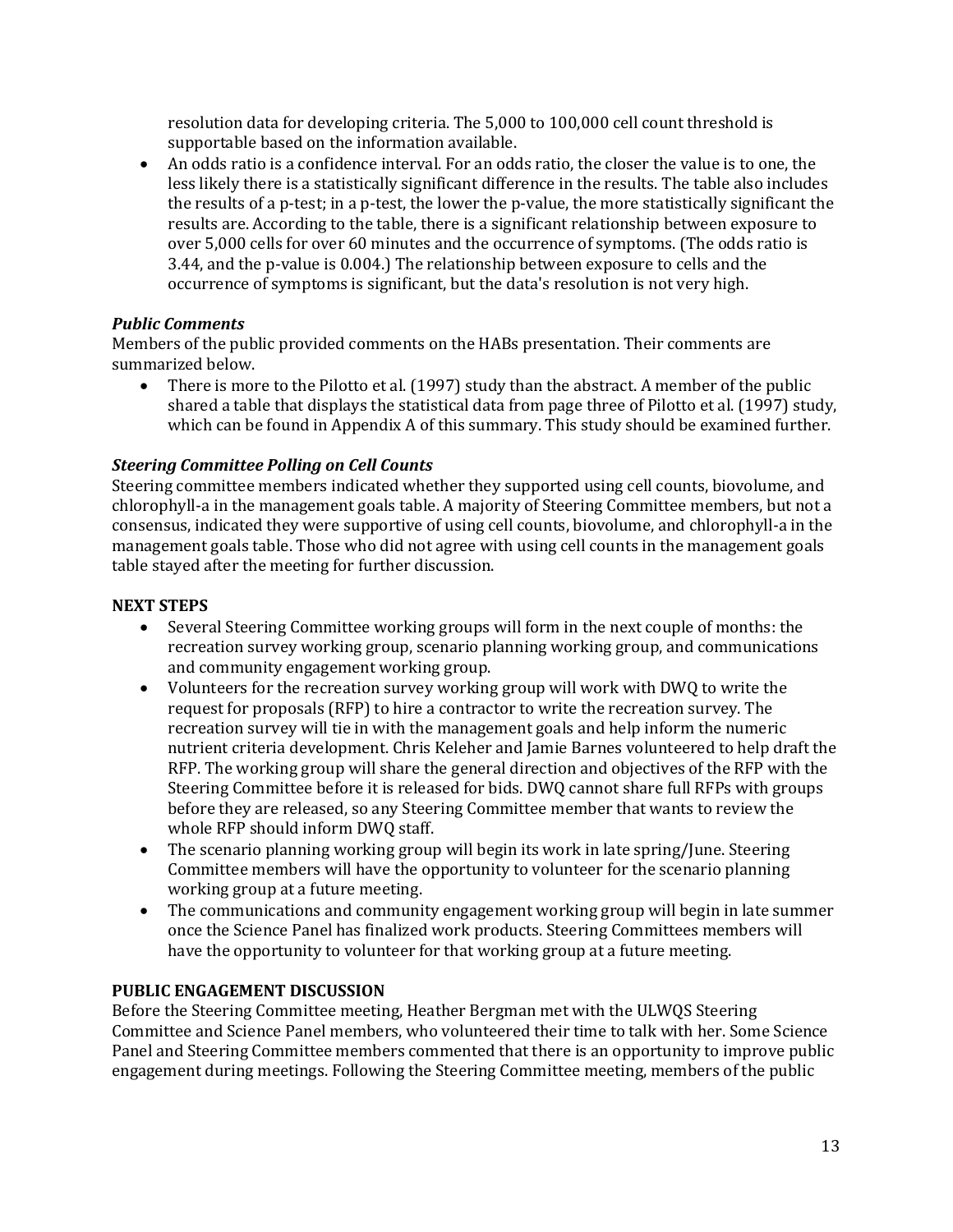were invited to share their thoughts to improve the Steering Committee meetings' public engagement section.

## **CELL COUNT DISCUSSION**

Following the Steering Committee meeting, a subset of meeting participants joined a virtual breakout room to discuss including cell counts in the management goals table. The concerns, agreements, and future discussions from that discussion are summarized below.

#### *Concerns*

- There were concerns that some of the epidemiological studies that EPA relies in their guidance document do not demonstrate a causal relationship between exposure to cyanobacteria and health effects. Rather, they indicate a correlation.
- There were concerns that basing a health advisory program on correlative epidemiological data is not appropriate.
- A counter point was that epidemiological studies are always correlative in nature, and this is why EPA uses a weight of evidence approach in developing guidance.

#### *Agreements*

- Cell counts are useful measures to have, in addition to data on chlorophyll-a and biovolume.
- Agreeing to collect cell count data and express potential changes in harmful algal blooms under different future scenarios using cell count measures does not equate to agreement that there is a pre-established threshold that should be attained by the numeric nutrient criteria.
- The Steering Committee and Science Panel can and should use chlorophyll-a, cell count densities, and biovolumes as measures to assess progress toward attaining management goals to inform the development of criteria.
- Speciation of cell counts and toxin measurements should be included in the data gathered and considered by the Steering Committee as well.

## *Future Discussions*

- Future discussions and questions on specific cell count thresholds for advisory warnings are better suited for the Utah Division of Water Quality and Department of Health's Water Quality Health and Advisory Panel than the Steering Committee.
- Future Steering Committee scenario discussions regarding potential targets or thresholds should include considerations of achievability for each scenario in addition to other factors that the Steering Committee identifies.